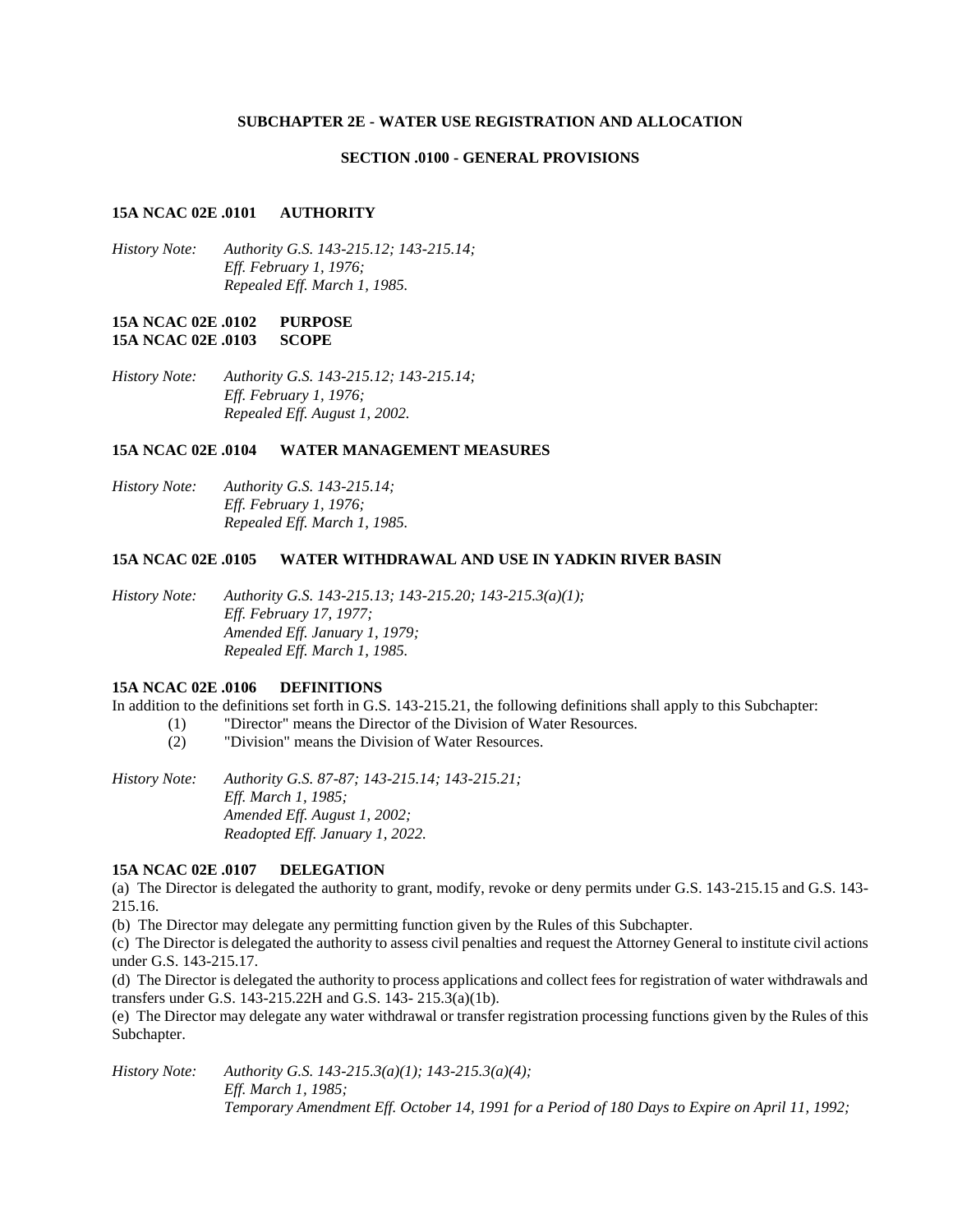*Amended Eff. August 1, 2002; September 1, 1994; April 1, 1992; Readopted Eff. January 1, 2022.*

#### **SECTION .0200 – CAPACITY USE AREA NO. 1**

## **15A NCAC 02E .0201 DECLARATION AND DELINEATION OF CAPACITY USE AREA NO. 1 15A NCAC 02E .0202 PERSONS WITHDRAWING GROUNDWATER IN CAPACITY USE AREAS**

*History Note: Authority G.S. 143-215.13; 143-215.14; 143-215.15; Eff. February 1, 1976; Amended Eff. March 1, 1985; Repealed Eff. August 1, 2002.*

# **15A NCAC 02E .0203 WITHDRAWALS BETWEEN 10,000 G.P.D. AND ONE MILLION G.P.D. 15A NCAC 02E .0204 PERSONS WITHDRAWING ONE MILLION G.P.D.**

*History Note: Authority G.S. 143-215.1; 143-215.14; 143-215.15; Eff. February 1, 1976; Amended Eff. January 1, 1979; November 1, 1978; Repealed Eff. March 1, 1985.*

### **15A NCAC 02E .0205 ACTIVITIES**

*History Note: Authority G.S. 143-215.14; 143-215.20; Eff. February 1, 1976; Repealed Eff. August 1, 2002.*

# **15A NCAC 02E .0206 NONCONSUMPTIVE USE PERMITS 15A NCAC 02E .0207 CONFIDENTIAL INFORMATION 15A NCAC 02E .0208 SEVERABILITY**

*History Note: Authority G.S. 143-215.14; 143-215.15; Eff. February 1, 1976; Repealed Eff. March 1, 1985.*

### **SECTION .0300 - REGISTRATION OF WATER WITHDRAWALS AND TRANSFERS**

### **15A NCAC 02E .0301 APPLICATION; PROCESSING FEES**

(a) Any person subject to G.S. 143-215.22H, shall complete, sign, and submit an application for registration, on a form provided by the Department, to the Director of the Division of Water Resources. The registration application and registration processing fee as set forth in Paragraph (b) of this Rule shall be mailed to the Division of Water Resources, North Carolina Department of Environmental Quality. The mailing address shall be provided by Division of Water Resources.

(b) Except as otherwise provided in this Rule, a non-refundable registration processing fee in the amount of fifty dollars (\$50.00) shall be paid when the registration application form is submitted.

- (1) No registration application form is complete until the registration processing fee is paid.
- (2) The penalty pursuant to G.S. 143-215.22H(e) shall stop accruing on the date of receipt of the completed registration application by the Division of Water Resources.
- (3) Payment of the registration processing fee may be by check or money order made payable to the "N.C. Department of Environmental Quality." The check or money order shall refer to the water withdrawal or transfer registration application.

(c) Except as otherwise provided in this Rule, upon receipt of a completed application form and the registration processing fee, the applicant shall be issued a receipt of registration.

(d) Pursuant to G.S. 143-215.3(a)(la), and G.S. 143-215.22H, no fees, including late registration fees for failing to register or update registrations in a timely manner, are required to be paid under this Rule by a farmer whose activities are directly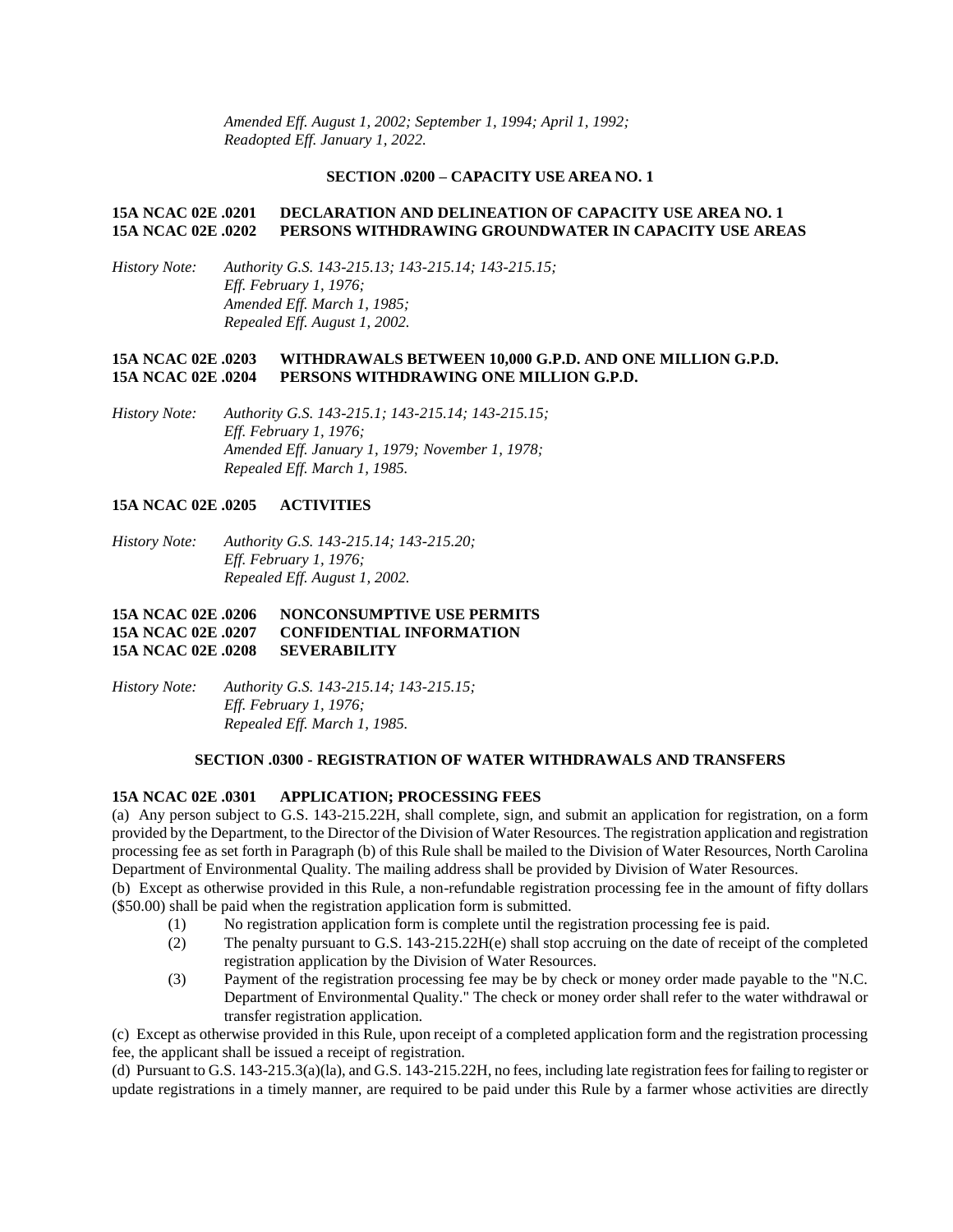related or incidental to the production of crops, fruits, vegetables, ornamental and flowering plants, dairy products, livestock, poultry, and other agricultural products, or to the creation or maintenance of waterfowl impoundments.

*History Note: Authority G.S. 143-215.3(a)(1a); 143-215.3(a)(1b); 143-215.22H ; Temporary Rule Eff. October 14, 1991 for a Period of 180 Days to Expire on April 11, 1992; Eff. April 1, 1992; Amended Eff. September 1, 1994; Readopted Eff. January 1, 2022.*

### **SECTION .0400 - REGULATION OF SURFACE WATER TRANSFERS**

#### **15A NCAC 02E .0401 APPLICABILITY**

(a) Pursuant to G.S. 143-215.22G(3), the amount of a transfer shall be determined by the amount of water moved from the source basin to the receiving basin, less the amount of the water returned to the source basin.

(b) Pursuant to G.S.  $143-215.22G(3)(a)$  and  $143-215.22G(3)(b)$ , and notwithstanding the definition of basin in G.S.  $143-215.22G(3)(a)$ 215.22G(1), the following are not transfers:

- (1) The discharge point is situated upstream of the withdrawal point such that the water discharged will naturally flow past the withdrawal point.
- (2) The discharge point is situated downstream of the withdrawal point such that water flowing past the withdrawal point will naturally flow past the discharge point.

(c) The withdrawal of surface water from one river basin by one person and the purchase of all or any part of this water by another party, resulting in a discharge to another river basin, shall be considered a transfer. The person owning the pipe or other conveyance that carries the water across the basin boundary shall be responsible for obtaining a certificate from the Commission. Another person involved in the transfer may assume responsibility for obtaining the certificate, subject to approval by the Division of Water Resources.

(d) Under G.S. 143-215.22I(b), a certificate is not required to transfer water from one river basin to another up to the full capacity of a facility to transfer water from one basin to another if the facility was existing or under construction on July 1, 1993. The full capacity of a facility to transfer water shall be determined as the capacity of the combined system of withdrawal, treatment, transmission, and discharge of water, limited by the element of this system with the least capacity as existing or under construction on July 1, 1993.

*History Note: Authority G.S. 143-215.22G; 143-215.22I; 143B-282(a)(2); Eff. September 1, 1994.*

# **15A NCAC 02E .0402 JUDICIAL REVIEW**

Judicial Review of the Commission's decision shall be as provided in G.S. 143-215.5.

*History Note: Authority G.S. 143-215.5; 143B-282(a)(2); Eff. September 1, 1994.*

### **SECTION .0500 - CENTRAL COASTAL PLAIN CAPACITY USE AREA**

# **15A NCAC 02E .0501 DECLARATION AND DELINEATION OF CENTRAL COASTAL PLAIN CAPACITY USE AREA**

The area encompassed by the following 15 North Carolina counties and adjoining creeks, streams, and rivers is hereby declared and delineated as the Central Coastal Plain Capacity Use Area:

- (1) Beaufort
- (2) Carteret
- (3) Craven
- (4) Duplin
- (5) Edgecombe
- (6) Greene
- (7) Jones
- (8) Lenoir
- (9) Martin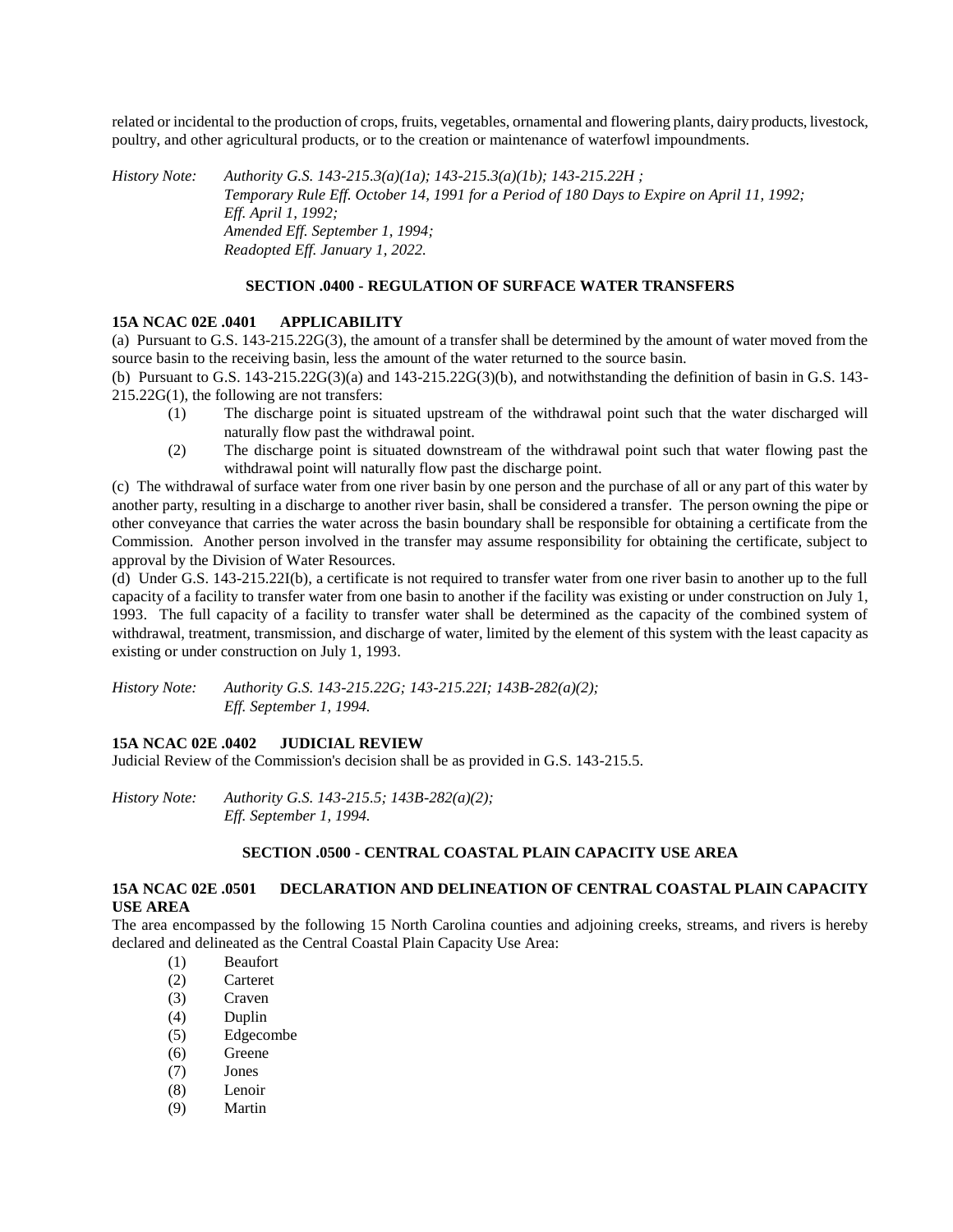- (10) Onslow
- (11) Pamlico
- (12) Pitt
- (13) Washington
- (14) Wayne; and
- (15) Wilson.

The use of ground water requires coordination and limited regulation in this delineated area for protection of the public interest. The intent is to protect the long-term productivity of aquifers within the designated area and to allow the use of ground water for uses at rates which do not exceed or threaten to exceed the recharge rate of the aquifers within the designated area.

*History Note: Authority G.S. 143-215.13; Eff. August 1, 2002; Readopted Eff. January 1, 2022.*

# **15A NCAC 02E .0502 WITHDRAWAL PERMITS**

(a) Permits are not required for surface water use under Section .0500 of this Subchapter in the Central Coastal Plain Capacity Use Area as delineated in Rule .0501 of this Section.

(b) No person shall withdraw ground water in excess of 100,000 gallons per day by a well, group of wells operated as a system, or sump for any purpose unless he or she obtains a water use permit from the Director.

(c) Ground water withdrawals shall be governed by the following standards:

- (1) Adverse impacts of ground water withdrawals shall be avoided or minimized. Adverse impacts include, but are not limited to:
	- (A) dewatering of aquifers;
	- (B) encroachment of salt water;
	- (C) land subsidence or sinkhole development; or
	- (D) declines in aquifer water levels that indicate that aggregate water use exceeds the aquifer replenishment rate.
- (2) Adverse impacts on other water users from ground water withdrawals shall be corrected or minimized through efficient use of water and development of sustainable water sources.
- (3) In determining the importance and necessity of a proposed withdrawal the efficiency of water use and implementation of conservation measures shall be considered.

(d) An application for a water use permit must be submitted on a form to the North Carolina Division of Water Resources. The application shall describe the purpose or purposes for which water shall be used, shall set forth the method and location of withdrawals, shall justify the quantities needed, and shall document water conservation measures to be used by the applicant to ensure efficient use of water and avoidance of waste. Any other information necessary to determine whether to grant or deny an application as requested by the Division shall be submitted to the Division within 30 days of the request. Withdrawal permit applications shall include the following information:

- (1) location by latitude and longitude of all wells to be used for withdrawal of water and all other wells within 1500 feet of the applicant's wells;
- (2) specifications for design and construction of existing and proposed production and monitoring wells including well diameter, total depth of well, depths of all open hole or screened intervals that will yield water to the well, depth of pump intake(s), size, capacity, and type of pump, depth to gravel pack, and depth measurements shall be within accuracy limits of plus or minus 0.10 feet and referenced to a known land surface elevation; exceptions may be made where specific items of information are not critical, as determined by the Director based upon site specific conditions, to manage the ground water resource;
- (3) withdrawal permit applications for use of ground water from the Cretaceous aquifer system shall be reviewed protecting the Cretaceous aquifer system zones. Cretaceous aquifer system wells shall be identified using the specifications in Rule  $.0502(d)(1)$  and  $.0502(d)(2)$  of this Section and the hydrogeological framework;
- (4) withdrawal permit applications for dewatering of mines, pits, or quarries shall include a dewatering or depressurization plan that includes:
	- (A) the current withdrawal rate or estimates of the proposed withdrawal rate;
	- (B) the location, designs, and specifications of any sumps, drains, or other withdrawal sources including wells and trenches;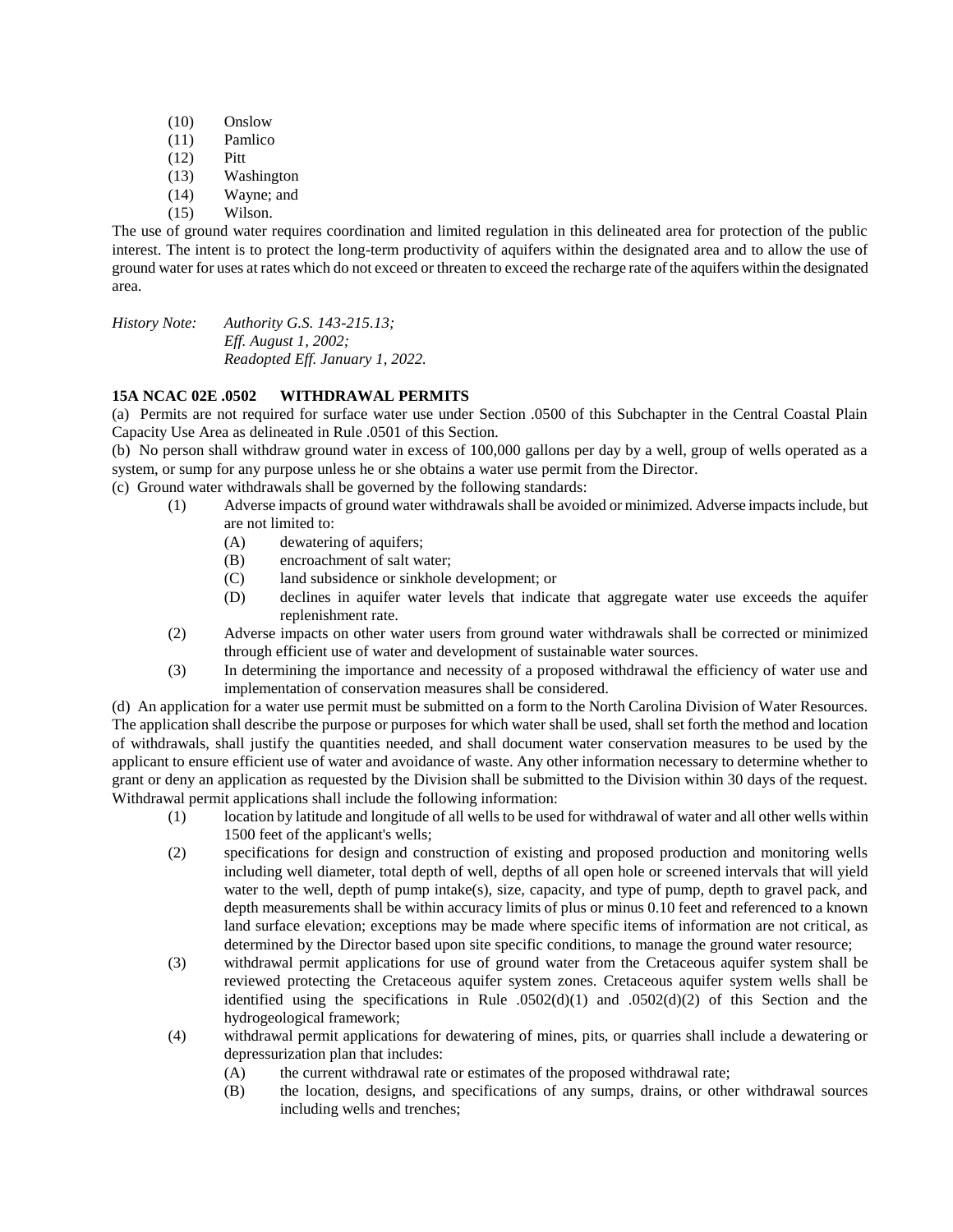- (C) the lateral extent and depth of the zone(s) to be dewatered or depressurized;
- (D) location by latitude and longitude of all wells within 1500 feet of the excavation boundary;
- (E) a monitoring plan that provides data to delineate the nature and extent of dewatering or depressurization; and
- (F) certification of all engineering plans and hydrogeological analyses prepared to meet these requirements consistent with professional licensing board statutes and rules governing such activities.

Exceptions may be made where specific items of information are not critical, as determined by the Director based upon site specific conditions, to manage the ground water resource; and

- (5) the applicant shall provide information on existing conservation measures and conservation measures to be implemented during the permit period as follows:
	- (A) Public water supply systems shall develop and implement a water conservation plan incorporating, at a minimum, the following components. Each component shall be described, including a timetable for implementing each component that does not already exist.
		- (i) adoption of a water conservation-based rate structure, such as flat rates, increasing block rates, seasonal rates, or quantity-based surcharges;
		- (ii) implementation of a water loss reduction program if unaccounted for water is greater than 15 percent of the total amount produced, as documented annually using a water audit. Water loss reduction programs shall consist of annual water audits, in-field leak detection, and leak repair;
		- (iii) adoption of a water conservation ordinance for irrigation, such as time-of-day and dayof-week restrictions on lawn and ornamental irrigation or automatic irrigation system shut-off devices;
		- (iv) implementation of a retrofit program that makes available indoor water conservation devices to customers, such as showerheads, toilet flappers, and faucet aerators;
		- (v) implementation of a public education program, such as water bill inserts, school and civic presentations, water treatment plant tours, and public services announcements; and
	- (vi) evaluation of the feasibility of water reuse as a means of conservation, where applicable. (B) Users of water for commercial purposes, other than irrigation of crops and forestry stock, shall
	- develop and implement a water conservation plan as follows:
		- (i) an audit of water use by type of activity, such as process make up water and non-contact cooling water, including existing and potential conservation and reuse measures for each type of water use; and
		- (ii) an implementation schedule for feasible measures identified in the above item for conservation and reuse of water at the facility.
	- (C) Users of water for irrigation of crops and forestry stock shall provide the following information:
		- (i) total acreage with irrigation available;
		- (ii) types of crops that may be irrigated;
		- (iii) method of irrigation such as wells that supply water to canals, ditches or central pivot systems or any other irrigation method using ground water); and
		- (iv) a statement that the applicant uses conservation practice standards for irrigation as defined by the Natural Resources Conservation Service.
- (6) if an applicant intends to operate an aquifer storage and recovery program (ASR), the applicant shall provide information on the storage zone, including the depth interval of the storage zone, lateral extent of the projected storage area, construction details of wells used for injection and withdrawal of water, and performance of the ASR program.

(e) Persons holding a permit shall submit signed water usage and water level reports to the Director not later than 30 days after the end of each permit reporting period as specified in the permit. Monitoring report requirements shall include:

- (1) amounts of daily withdrawal from each well;
- (2) pumping and static water levels for each supply well as measured with a steel or electric tape, or an alternative method as specified in the permit, at time intervals specified in the permit;
- (3) static water levels in observation wells at time intervals specified in the permit;
- (4) annual sampling by applicants located in the salt water encroachment zone and chloride concentration analysis by a State certified laboratory; and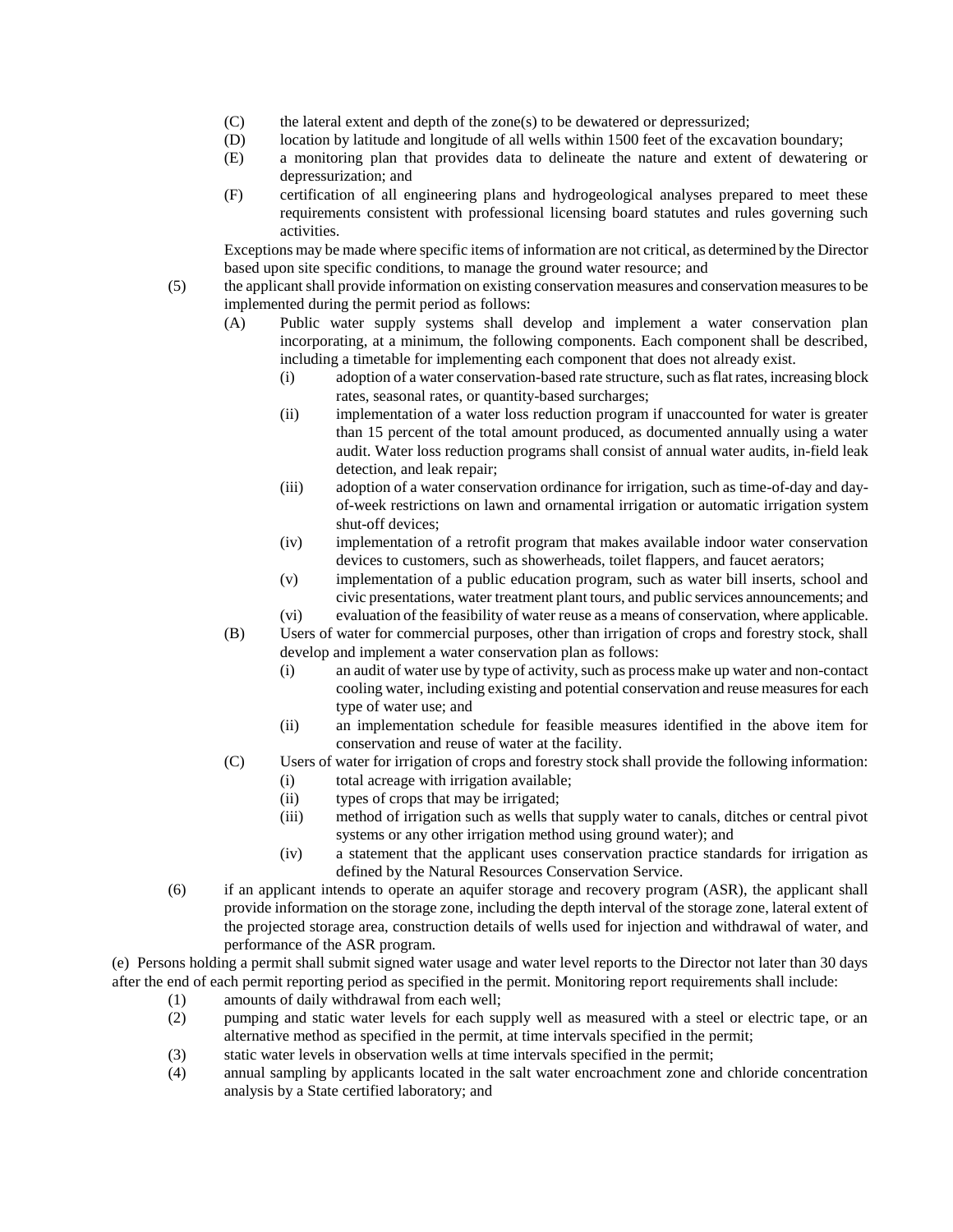(5) any other information the Director determines to be pertinent and necessary to the evaluation of the effects of withdrawals during the application review process.

(f) Water use permit holders shall not add new wells without prior approval from the Director through a permit modification. (g) The Director may require permit holders to construct observation wells to observe water level and water quality conditions before and after water withdrawals begin if there are concerns about adverse impacts to the aquifer based on the withdrawal amount and location. Aquifer monitoring may be necessary to assess the impact of the withdrawal on the aquifer. (h) For all water uses other than dewatering of mines, pits, or quarries, withdrawals shall be permitted only from wells that are constructed such that the pump intake or intakes are at a shallower depth than the top of the uppermost confined aquifer that yields water to the well. Confined aquifer tops are established in the hydrogeological framework. Where wells in existence as of August 1, 2002 are not in compliance with the requirements of this provision, the permit shall include a compliance schedule for retrofitting or replacement of non-compliant wells. Withdrawals from unconfined aquifers shall not lower the water table by an amount large enough to decrease the effective thickness of the unconfined aquifer by more than 50 percent.

(i) For withdrawals to dewater mines, pits, or quarries, the permit shall delimit the extent of the area and depths of the aquifer(s) to be dewatered or depressurized. Maximum withdrawal rates and the permissible extent of dewatering or depressurization shall be determined by the Director using data provided by the applicant, data related to permits under G.S. 74-50, and other publicly available information. Withdrawal rates that do not cause adverse impacts, as defined in Paragraph (c) of this Rule, shall be approved.

(j) Withdrawals of water that cause changes in water quality such that the available uses of the resource are adversely impacted, by dewatering or salt water encroachment, shall not be permitted.

(k) General permits may be developed by the Division and issued by the Director for categories of withdrawal that involve the same or substantially similar operations, have similar withdrawal characteristics, require the same limitations or operating conditions, and require similar monitoring.

(l) Permitted water users may withdraw and sell or transfer water to other users provided that their permitted withdrawal limits are not exceeded.

(m) A permitted water user may sell or transfer to other users a portion of his permitted withdrawal. To carry out such a transfer, the original permittee must request a permit modification to reduce his permitted withdrawal and the proposed recipient of the transfer must apply for a new or amended withdrawal permit.

(n) The Director shall issue a temporary permit when the following conditions are met:

- (1) an applicant or permit holder demonstrates that compliance with water withdrawal limits established pursuant to this Section is not possible because of construction schedules, requirements of other laws, or other reasons beyond the control of the applicant or permit holder;
- (2) the applicant or permit holder has made efforts to conserve water and develop other water sources; and
- (3) the applicant or permit holder provides data from monitoring wells that support a higher withdrawal rate which does not exceed the recharge rate.

*History Note: Authority G.S. 143-215.14; 143-215.15; 143-215.16; Eff. August 1, 2002; Readopted Eff. January 1, 2022.*

#### **15A NCAC 02E .0503 PRESCRIBED WATER USE REDUCTIONS IN CRETACEOUS AQUIFER ZONES**

*History Note: Authority G.S. 143-215.15; Eff. August 1, 2002; Repealed Eff. January 1, 2022.*

#### **15A NCAC 02E .0504 REQUIREMENTS FOR ENTRY AND INSPECTION**

(a) The Division may enter and inspect property in order to evaluate wells, pumps, metering equipment, or other withdrawal or measurement devices and records of water withdrawals and water levels, if:

- (1) Persons conduct an activity that the Division believes requires the use of water at quantities that subject the person pursuant to Rule .0502(b) of this Section.
- (2) A permittee or applicant has not provided data or information on use of water and wells and other water withdrawal facilities as required by these Rules; or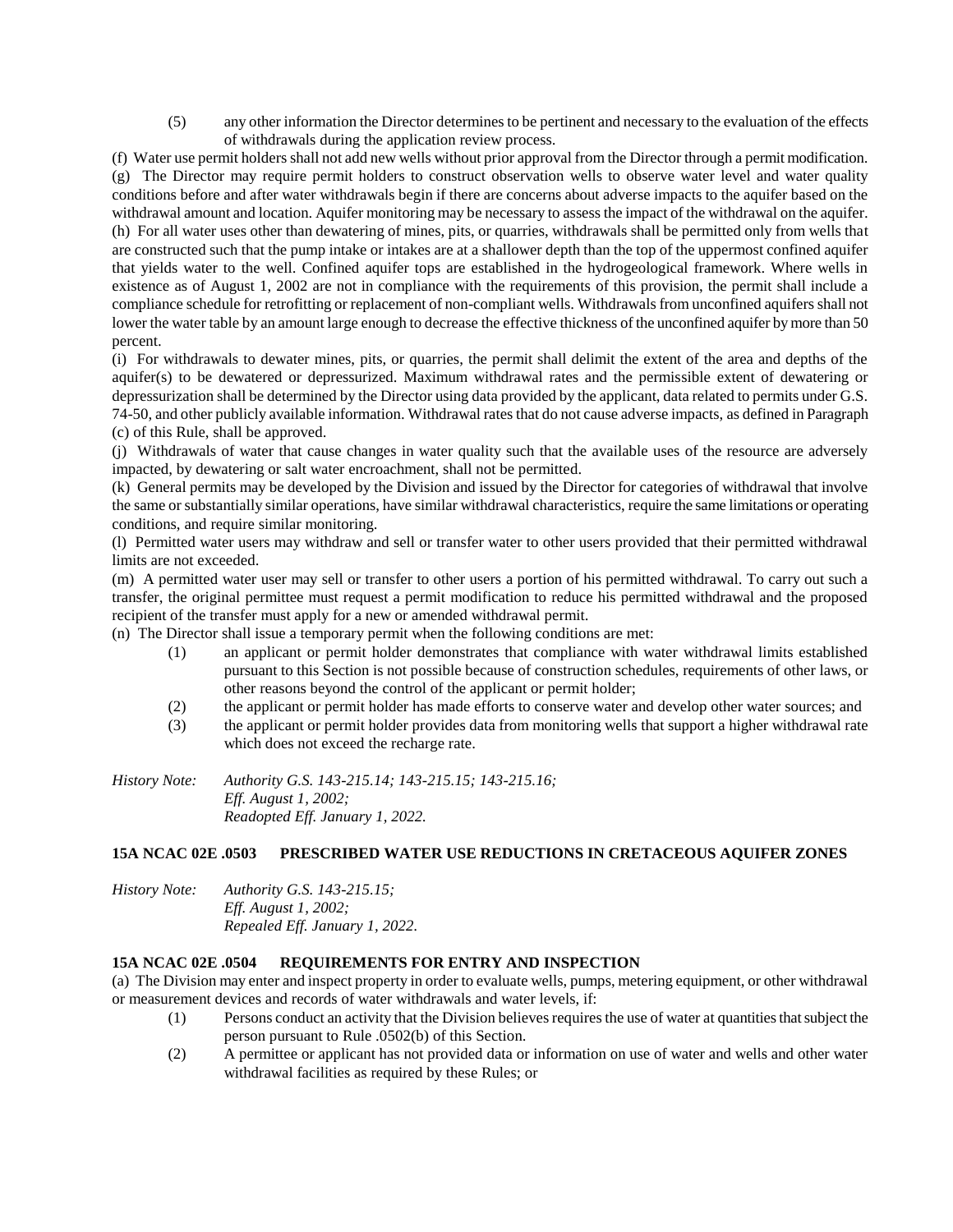(3) Water levels and chloride concentrations at the person's facility, or at nearby facilities or monitoring stations, indicate that aquifers may be damaged by overpumping, salt water encroachment, or other adverse impacts that may be attributed to withdrawal by the person.

(b) All information submitted to fulfill the requirements of these Rules, or to obtain a permit under these Rules, or obtained by inspection under these Rules, shall be treated as Confidential Business Information, if requested by the applicant, and found to be such by the Division pursuant to G.S. 143-215.19(e). Reports defined in Rule .0502(e) of this Section are not considered Confidential Business Information.

*History Note: Authority G.S. 143-215.19; Eff. August 1, 2002; Readopted Eff. January 1, 2022.*

### **15A NCAC 02E .0505 ACCEPTABLE WITHDRAWAL METHODS THAT DO NOT REQUIRE A PERMIT**

(a) Any person who is not subject to Rule .0502 of this Section and withdraws more than 10,000 gallons per day from surface or ground water in the Central Coastal Plain Capacity Use Area, shall register such withdrawals on a form supplied by the Division pursuant to G.S. 143-355(k) and comply with the following provisions:

- (1) construct new wells such that the pump intake or intakes are above the top of the uppermost confined aquifer that yields water to the well. Confined aquifer tops are established in the hydrogeological framework;
- (2) report surface and ground water use to the Division of Water Resources on an annual basis on a form supplied by the Division; and
- (3) withdraw water in a manner that does not damage the aquifer, cause salt water encroachment, or other adverse impacts.
- (b) Requirements of this Rule shall not apply to withdrawals to supply an individual domestic dwelling.
- *History Note: Authority G.S. 143-215.14; Eff. August 1, 2002; Readopted Eff. January 1, 2022.*

# **15A NCAC 02E .0506 CENTRAL COASTAL PLAIN CAPACITY USE AREA STATUS REPORT**

*History Note: Authority G.S. 143-215.14; Eff. August 1, 2002; Repealed Eff. January 1, 2022.*

# **15A NCAC 02E .0507 DEFINITIONS**

The following is a list of definitions for terms found in Section .0500 of this Subchapter:

- (1) Approved base rate: The larger of a person's January 1, 1997 through December 31, 1997 or August 1, 1999 through July 31, 2000 annual water use rate from the Cretaceous aquifer system, or an adjusted water use rate determined by the Division based upon documentation of the following information:
	- (a) water use reductions made since January 1, 1992;
	- (b) use of wells for which funding has been approved or for which plans have been approved by the Department of Environmental Quality by August 1, 2002;
	- (c) the portion of a plant nursery operation using low volume micro-irrigation; or
	- (d) other information pertaining to water use during the time periods specified.
- (2) Aquifer: Water-bearing earth materials that are capable of yielding water in usable quantities to a well or spring.
- (3) Aquifer recharge: The addition of water to the zone of saturation.
- (4) Aquifer storage and recovery program (ASR): Controlled injection of water into an aquifer with the intent to store water in the aquifer for subsequent withdrawal and use.
- (5) Confining unit: A geologic formation that does not yield usable quantities of water to wells or springs. Confining units separate aquifers and slow the movement of ground water.
- (6) Cretaceous aquifer system: A system of aquifers in the North Carolina coastal plain that is comprised of water-bearing earth materials deposited during the Cretaceous period of geologic time. The extent of the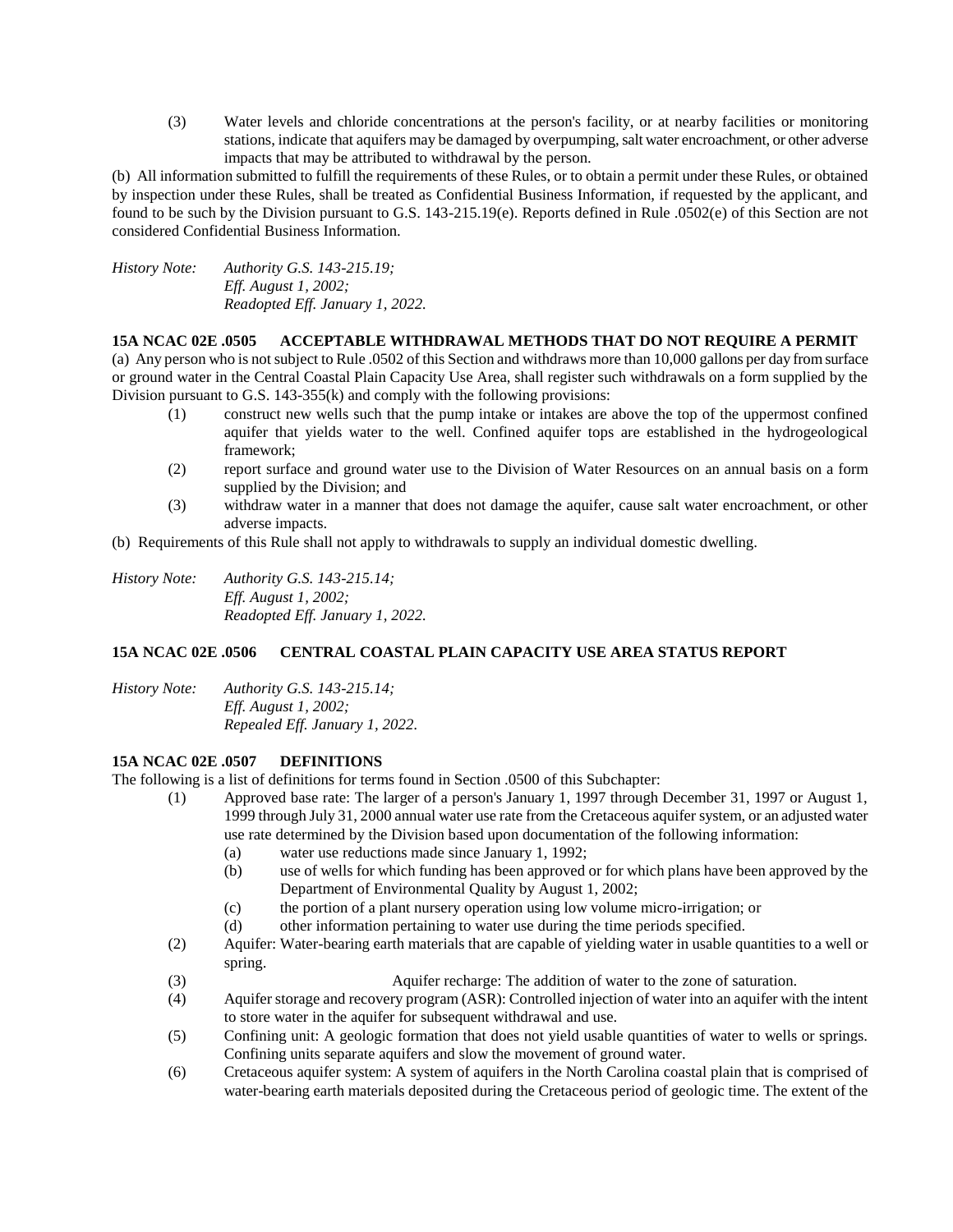Cretaceous Aquifer System is defined in the hydrogeological framework and includes the Peedee, Black Creek, Upper Cape Fear, and Lower Cape Fear aquifers.

- (7) Cretaceous aquifer system zones: Regions established in the fresh water portion of the Cretaceous aquifer system that delimit zones of salt water encroachment, dewatering, and declining water levels. These zones are designated on the paper and digital map entitled "Central Coastal Plain Capacity Use Area Cretaceous Aquifer Zones" (CCPCUA) on file in the Office of the Secretary of State. These zones encompass areas sensitive to over-development because aquifer withdrawal rates can exceed recharge rates and includes the regions where, between August 1, 2002 and July 31, 2019, Cretaceous Aquifer system zone users were required to reduce withdrawals from their Approved Base Rates up to 30 percent in the declining water level zone and up to 75 percent in the dewatering and salt water encroachment zones. Intermittent users and users of wells exclusively screened or open to the Peedee aquifer were not required to reduce withdrawals.
- (8) Dewatering: Dewatering occurs when aquifer water levels are depressed below the top of a confined aquifer or water table declines adversely impact the resource.
- (9) Flat rates: Unit price remains the same regardless of usage within customer class.
- (10) Fresh water: Water containing chloride concentrations less than 250 milligrams per liter.
- (11) Gravel pack: Sand or gravel sized material inside the well bore and outside the well screen and casing.
- (12) Ground water: Water in pore spaces or void spaces of subsurface sediments or consolidated rock.
- (13) Hydrogeological framework: A three-dimensional representation of aquifers and confining units that is stored in Division data bases and may be adjusted by applicant supplied information.
- (14) Increasing block rates: Unit price increases with additional usage.
- (15) Intermittent users: Persons who withdraw ground water less than 60 days per calendar year or who withdraw less than 15 million gallons of ground water in a calendar year; or aquaculture operations registered by the Board of Agriculture in accordance with G.S. 106-761 using water for the initial filling of ponds or refilling of ponds no more frequently than every five years.
- (16) Observation well: A non-pumping well screened in a particular aquifer where water levels can be measured and water samples can be obtained.
- (17) Pumping water level: The depth to ground water in a pumping well as measured from a known land surface elevation. Measurements shall be made four hours after pumping begins. Measurements shall be within accuracy limits of plus or minus 0.10 feet.
- (18) Quantity based surcharges: Surcharges billed with usage over a certain determined quantity.
- (19) Recharge rate: The rate of which water replenishes an aquifer.
- (20) Salt water: Water containing chloride concentrations equal to and in excess of 250 milligrams per liter.
- (21) Salt water encroachment: The lateral or vertical migration of salt water toward areas occupied by fresh water. This may occur in aquifers due to natural or man-made causes.
- (22) Seasonal rates: Unit price changes according to the season.
- (23) Static water level: The depth to ground water in a non-pumping well as measured from a known land surface elevation. Measurements shall be made after pumping has ceased for 12 hours. Measurements shall be within accuracy limits of plus or minus 0.10 feet.
- (24) Unaccounted for water: The difference between the total water entering the system, including produced and purchased, and the total metered or otherwise accounted for water usage.
- (25) Water table: The water level in an unconfined aquifer.
- *History Note: Authority G.S. 143-215.14; Eff. August 1, 2002; Readopted Eff. January 1, 2022.*

# **SECTION .0600 – WATER USE DURING DROUGHTS AND WATER SUPPLY EMERGENCIES**

### **15A NCAC 02E .0601 SCOPE**

The purpose of this Section is to minimize harmful impacts of drought and water supply emergencies on public health and safety, environmental quality, and the economy by establishing minimum standards and practices for water shortage response planning, water use reporting, water conservation, and water reuse during droughts and water supply emergencies.

*History Note: Authority G.S. 143-354(a)(1); 143-354(a)(8); S.L. 2002-167; Eff. March 19, 2007;*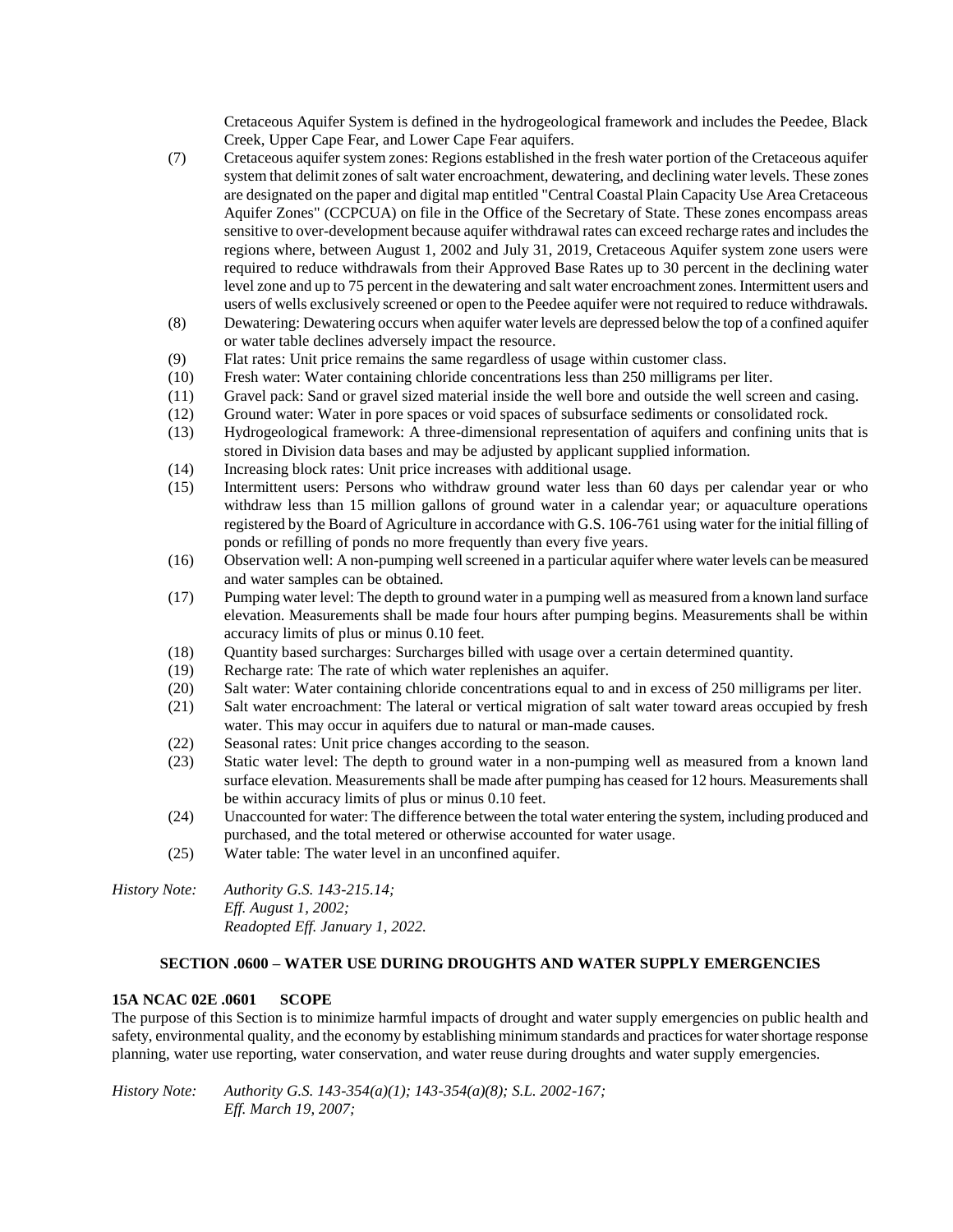# **15A NCAC 02E .0602 DEFINITIONS**

The following definitions shall apply for the purposes of this Section:

- (1) "Council" and "NCDMAC" mean the North Carolina Drought Management Advisory Council.
	- (2) "Department" means the North Carolina Department of Environmental Quality (DEQ).
	- (3) "Drought Advisory" means an advisory issued by the NCDMAC that delineates the geographic extent and severity of a water deficit significant enough to have social, environmental, or economic effects. Drought Advisories shall be designated as Abnormally Dry, Moderate Drought, Severe Drought, Extreme Drought, and Exceptional Drought to indicate the severity of conditions from least to most severe, respectively.
	- (4) "Effective" means producing the desired or intended result.
	- (5) "Efficient" achieving maximum productivity with minimum wasted effort or expense.
	- (6) "Efficient use" is reducing water wastage by measuring the amount of water required for a particular purpose and the amount of water used or delivered.
	- (7) "Essential water use" means the use of water necessary for fire fighting, health, and safety purposes; water needed to sustain human and animal life; and water necessary to satisfy federal, state, and local public health, safety, or environmental protection requirements.
	- (8) "Industry Best Management Practices" are methods that are the most effective and practical means of completing a task.
	- (9) "Industry Standards" are a set of criteria within an industry relating to the standard functioning and carrying out of operations in their respective fields of production.
	- (10) "Normal Operating Procedures (NOPs)" is a set of step-by-step instructions compiled by an organization to help workers carry out routine operations. NOPs aim to achieve efficiency, quality output, and uniformity of performance, while reducing miscommunication and failure to comply with industry regulations.
	- (11) "Non-essential water use" means categories of water use, other than essential water use, that may be curtailed during droughts and water emergencies.
	- (12) "Person" means any individual, corporation, company, association, partnership, unit of local government, state agency, federal agency, or other legal entity.
	- (13) "Privately owned" are water systems that can be for-profit systems managed by investors or shareholders.
	- (14) "Publicly owned" are water systems that are non-profit entities managed by local or state governments, for which rates are set by a governing board.
	- (15) "State agencies" includes all agencies of the executive branch of the government of North Carolina, the General Assembly, the General Court of Justice, and the University of North Carolina.
	- (16) "Syringing" means the application of 0.10 inch or less of water, near midday to correct plant water deficits, reduce plant tissue temperatures, and reduce the heat stress on turfgrass plants.
	- (17) "Unit of local government" means a county, city, town, incorporated village, consolidated city-county, sanitary district or other local political subdivision, or authority or agency of local government.
	- (18) "Water" means any waters of the State located on or below the land surface as well as water contained within a water treatment and distribution system.
	- (19) "Water delivery system" means any open or closed conveyance system used to move water for potable or non-potable purposes from its point of origin to a point of use, including: municipal water systems; residential, commercial, industrial, and commercial plumbing systems; irrigation systems; water using equipment; and flexible hoses.

*History Note: Authority G.S. 143-354(a)(8); S.L. 2002-167; Eff. March 19, 2007; Readopted Eff. January 1, 2022.*

# **15A NCAC 02E .0603 GENERAL INFORMATION**

(a) The provisions of this Section apply to the following classes of water users:

- (1) Publicly owned and privately owned water supply systems;
- (2) State agencies;
- (3) Units of local government;
- (4) Business and industrial water users; and
- (5) Agricultural and horticultural water users.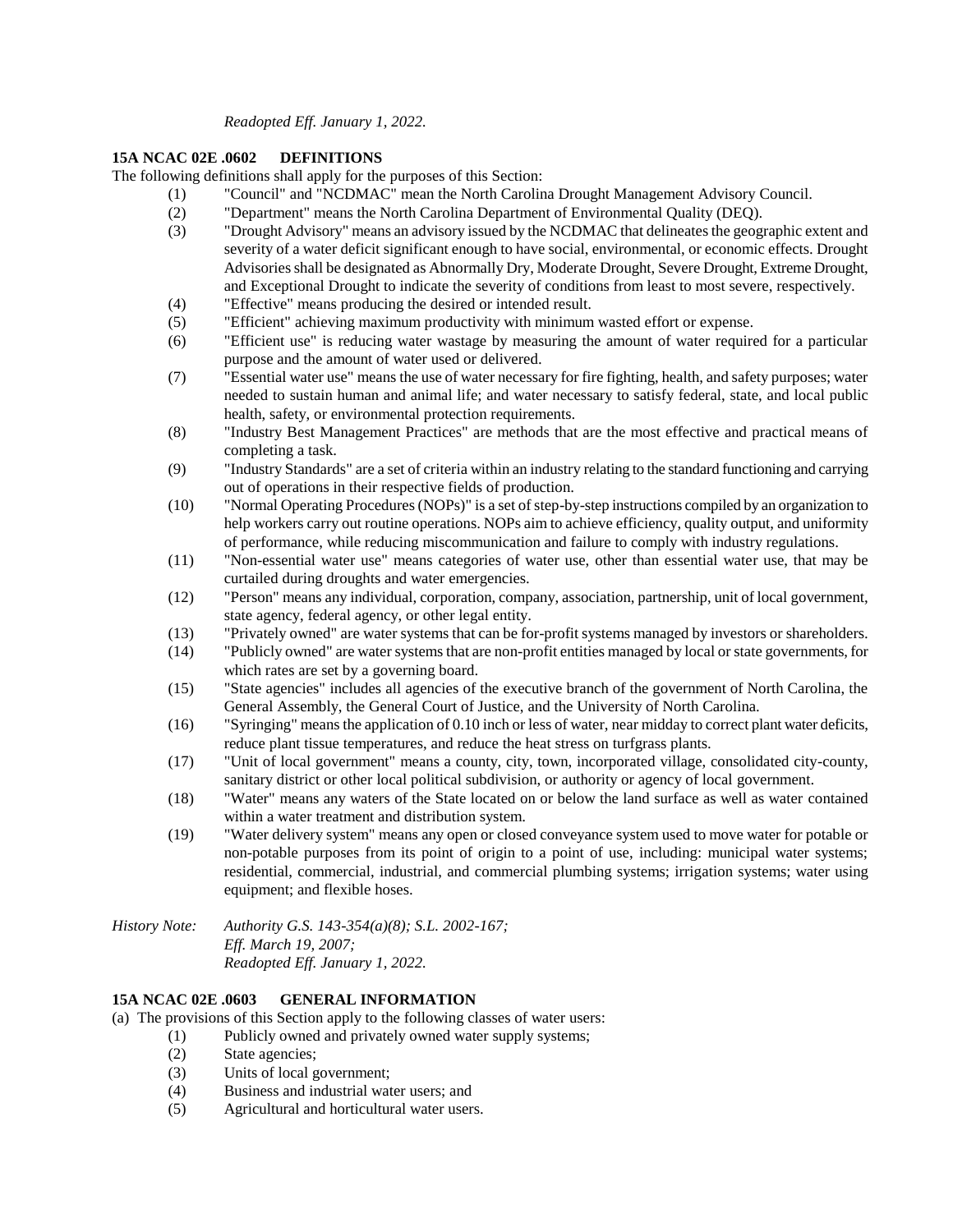(b) All owners and operators of a water delivery system may develop, implement, and require more stringent standards than those set forth in Rules .0612 through .0614 of this Section in response to droughts or emergency water shortages. (c) All established and new uses of reclaimed water, consistent with the provisions of 15A NCAC 02U .0100 and any successive rules and amendments that define and the use of reclaimed water, as administered by the Department's Division of

*History Note: Authority S.L. 2002-167; Eff. March 19, 2007; Readopted Eff. January 1, 2022.*

# **15A NCAC 02E .0604 ANNUAL REPORTING OF WATER USE DATA**

Water Resources, shall be exempt from the requirements set forth in this Section.

In order to improve the availability of data for the development of the State water supply plan to be used when managing water resources during drought and water supply emergencies and to provide a basis for evaluating the effectiveness of emergency water conservation measures, the following data reporting requirements have been established:

- (1) Water systems that are required to prepare a Local Water Supply Plan under G.S. 143-355(l) shall, irrespective of the issuance of a drought advisory, annually report to the Department the following information:
	- (a) Water system identification information;
	- (b) Annual average daily water use (total amount of surface and ground water withdrawn as well as water supplied by another system) by the water system, in million gallons per day (MGD);
	- (c) The average daily water use (total amount of surface and ground water withdrawn as well as water supplied by another system) for each month of the prior calendar year, in million gallons per day (MGD);
	- (d) The number of connections for residential, industrial, commercial, and institutional metered and non-metered water use, as of December  $31<sup>st</sup>$  of the reporting year;
	- (e) The annual average daily water use in million gallons per day (MGD) categorized by residential, industrial, commercial, institutional water uses, and sales to other systems to the extent that this information by category is available; and
	- (f) Water used by the system, in addition to the amount delivered to customers, to meet water treatment and distribution requirements, in million gallons per day (MGD).
- (2) All persons that are required to register water withdrawals and transfers under G.S. 143-215.22H, who are not subject to Item (1) of this Rule, shall annually report to the Department monthly average water use in million gallons per day (MGD) for each month. The following information shall be reported:
	- (a) Owner and facility identification information;
	- (b) Sources of water withdrawn;
	- (c) Number of days water was withdrawn for each month; and
	- (d) Average daily withdrawal for the actual number of days water was withdrawn each month, in million gallons per day (MGD).
- (3) Data shall be submitted electronically. Water users that exhibit to the Division of Water Resources an inability to submit data electronically may submit data in writing on a form supplied by the Department.
- (4) Data shall be submitted to the Department by April  $1<sup>st</sup>$  of each year for the period of January  $1<sup>st</sup>$  to December  $31<sup>st</sup>$  of the prior year.

*History Note: Authority G.S. 143-355(k); 143-355(l); 143-354(a); Eff. March 19, 2007; Readopted Eff. January 1, 2022.*

### **15A NCAC 02E .0605 WATER USE REDUCTION REPORTING, NEW WATER WITHDRAWAL REPORTING AND REGIONAL COORDINATION DURING DROUGHTS**

In order to promote regional cooperation for the equitable use of water resources during a drought or other water supply emergency, all persons, as specified below, shall comply with the following reporting and coordination procedures:

(1) Publicly and privately owned community water systems and units of local government shall report to the Division of Water Resources the implementation of mandatory water conservation measures within 72 hours of their initial enactment.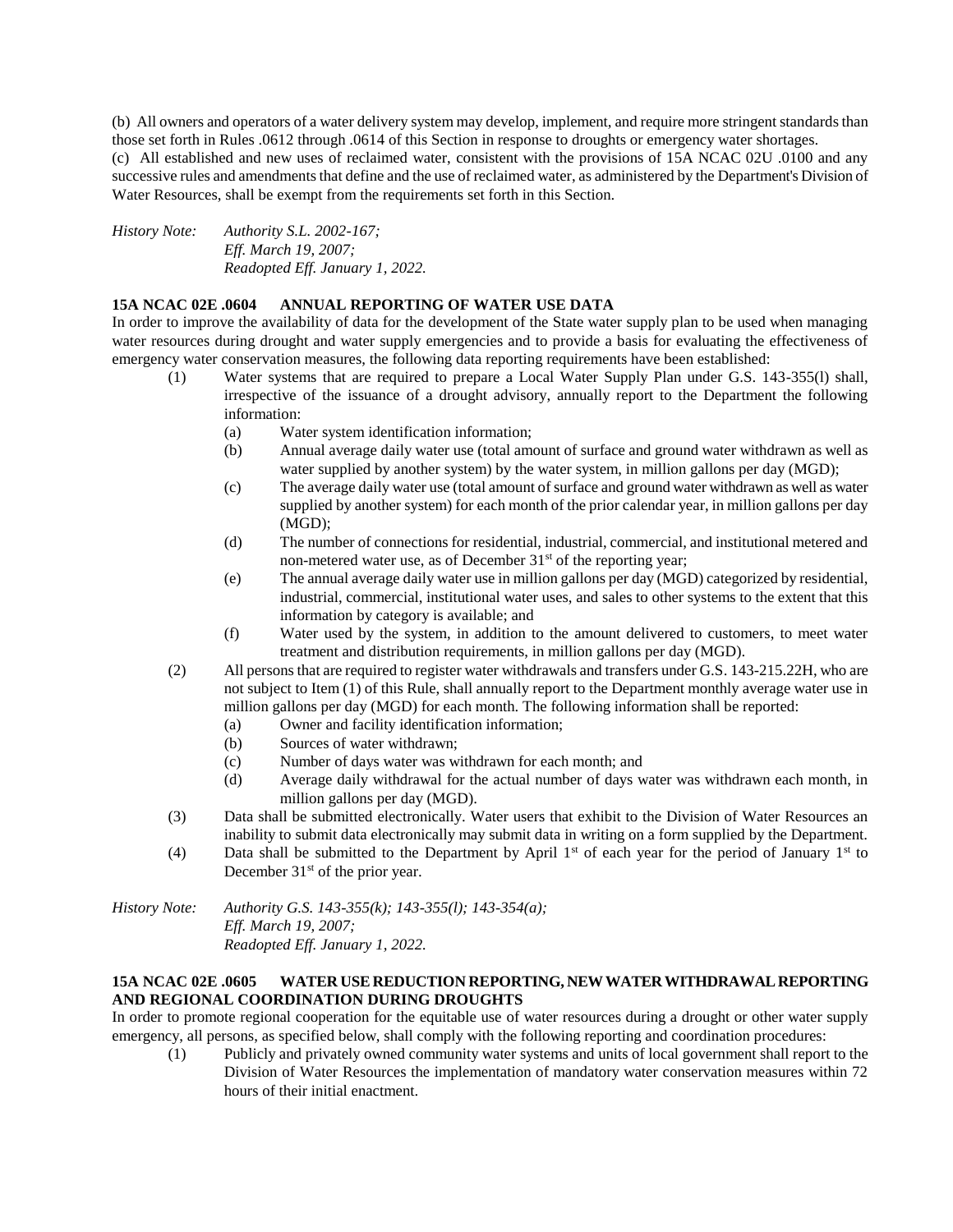- (2) All persons that intend to make a new water withdrawal that have not previously been registered under G.S. 143-215.22H, of 100,000 gallons or more in an area designated by the Council as suffering from Extreme or Exceptional Drought shall report to the Division of Water Resources, by the same means outlined in Rule .0604(3) of this Section, the following information at least seven days prior to the withdrawal:
	- (a) Contact information for the person making the water withdrawal;
	- (b) Source(s) of water to be withdrawn;
	- (c) Number of days water is anticipated to be withdrawn; and
	- (d) Anticipated average daily withdrawal in million gallons per day (MGD).
- (3) All persons that withdraw water shall monitor drought and water supply conditions and shall participate in regional coordination for the management of water resources, evaluation of the cumulative effects of water withdrawals on regional water resources, and the development of alternative water supply sources. Based on an assessment of drought severity and regional water supply conditions, the Department may contact water systems within the affected region to arrange a consultation meeting between water systems and relevant state and local agencies. The Department shall moderate these consultations and provide technical assistance.

*History Note: Authority G.S. 143-354(a)(8); 143-355(k); S.L. 2002-167; Eff. March 19, 2007; Readopted Eff. January 1, 2022.*

### **15A NCAC 02E .0606 WATER SHORTAGE RESPONSE PLANNING REQUIREMENTS**

All classes of water users shall prepare a Water Shortage Response Plan in accordance with Rules .0607-.0611 of this Section. The purpose of these Water Shortage Response Plans is to plan for an effective course of action to minimize harmful impacts of drought and water supply emergencies on public health and safety, environmental quality, and the economy. Water Shortage Response Plans shall take into account the specific characteristics of the water sources and the water uses for which the plan is prepared.

*History Note: Authority G.S. 143-354(a)(1); 143-355(l); S.L. 2002-167; Eff. March 19, 2007; Readopted Eff. January 1, 2022.*

### **15A NCAC 02E .0607 PUBLICLY AND PRIVATELY OWNED WATER SYSTEM WATER SHORTAGE RESPONSE PLANNING REQUIREMENTS**

(a) Units of local governments and large community water systems that are required to prepare a Local Water Supply Plan under G.S. 143-355(l) shall include the following information in their local Water Shortage Response Plans for review by the Division of Water Resources:

- (1) The designation of a staff position or organizational unit responsible for the implementation of their Water Shortage Response Plan;
- (2) Notification procedures that will be used to inform employees and water users about the implementation of the plan and required water conservation response measures;
- (3) Tiered levels of response actions to be taken to reduce water use based on the severity of water shortage conditions;
- (4) Specific measurements of available water supply, water demand, and system conditions that will be used to determine the severity of water shortage conditions and to initiate water use reduction measures and the movement between various levels;
- (5) Procedures that will be used to regulate compliance with the provisions of the plan;
- (6) Procedures for affected parties to review and comment on the plan prior to final adoption;
- (7) Procedures to receive and review applications for variances from specific requirements of the plan and the criteria that will be considered in the determination to issue a variance;
- (8) An evaluation method to determine the actual water savings accomplished and the effectiveness of the Water Shortage Response Plan when implemented; and
- (9) Procedures for revising and updating Water Shortage Response Plans to improve plan effectiveness and adapt to new circumstances.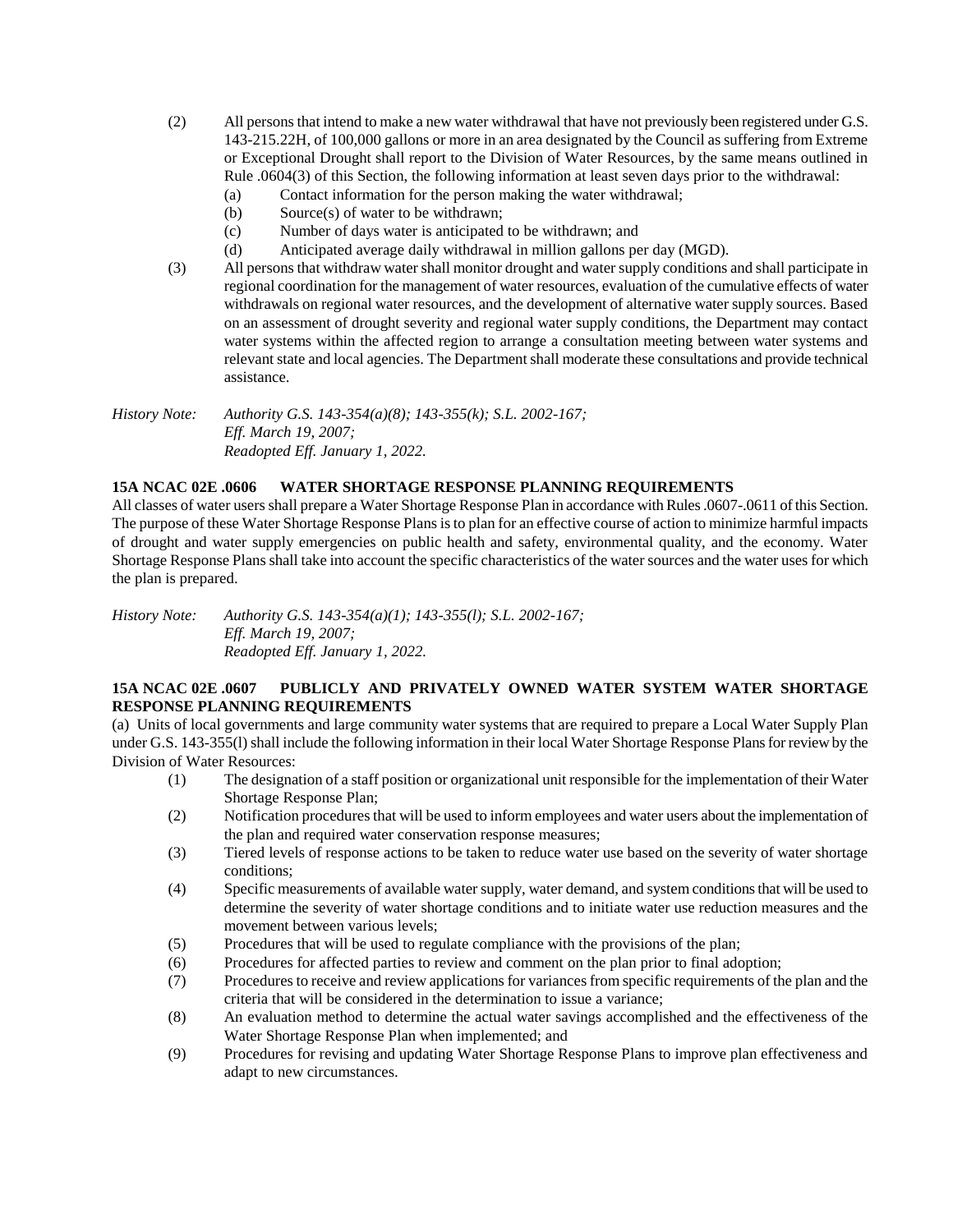(b) Units of local governments and large community water systems that are required to prepare a Local Water Supply Plan shall submit a copy of their Water Shortage Response Plan and any subsequent revisions of the plan to the Division of Water Resources for review every five years with the full Local Water Supply Plan, as required by G.S. 143-355(l).

- (c) Publicly and privately owned water systems not required to prepare a Local Water Supply Plan shall:
	- (1) Assess their vulnerability to drought and water shortage emergencies; and
	- (2) Prepare a written plan for responding to water shortage emergencies and drought using the provisions of Paragraph (a) of this Rule.

(d) Publicly and privately owned water systems that depend on the water storage in a private or public impoundment that they do not own and operate under a contract for the withdrawal of water issued by the owner of an impoundment shall prepare a written plan for responding to water shortages that is consistent with the provisions of the contract and shall comply with all Water Shortage Response Plan provisions established by the owner of the impoundment.

(e) Water Shortage Response Plans shall provide for water users who have made improvements to maximize water use efficiency in their daily operations and may face hardships when making further water use reductions. Water Shortage Response Plans shall avoid restricting efficient water users in ways that would undermine incentives for water users to seek continued improvements in water use efficiency and shall honor locally approved certification programs that recognize efficient water users who meet industry standards for water use efficiency and water conservation.

(f) When the NCDMAC issues a drought advisory designating an area of the state as currently suffering from drought, publicly and privately owned water systems that depend on water from the designated area shall for the duration of the designation:

- (1) Implement the provisions of their Water Shortage Response Plan, as determined by the specific indicators established in the plan for initiating response measures;
- (2) Monitor and document water supply conditions;
- (3) Educate customers and employees on the need to conserve water and how to prepare for potential drought conditions;
- (4) Inspect water delivery system components and ensure that existing equipment is operating as efficiently as possible;
- (5) Stay informed on drought and water shortage emergency conditions and participate in regional coordination for the management of water resources; and
- (6) Evaluate the feasibility of reclaiming and recycling water to meet water needs.

*History Note: Authority G.S. 143-354(a)(1); 143-355(l); S.L. 2002-167; Eff. March 19, 2007; Readopted Eff. January 1, 2022.*

# **15A NCAC 02E .0608 STATE AGENCY WATER SHORTAGE RESPONSE PLANNING REQUIREMENTS**

(a) State agencies that supply their own water shall prepare a written plan for responding to water shortages using the provisions of Rule .0607(a) of this Section.

(b) State agencies that are supplied water by a publicly or privately owned water system shall:

- (1) Review normal operating procedures and water use to identify options to reduce water use and maximize water use efficiency during water supply emergencies, including changes to normal operating procedures;
- (3) Provide information to their water purveyor(s) upon request to support development of the purveyor's Water Shortage Response Plan(s), including the agency's ability to reduce water use and limitations to reducing water use during droughts and water emergencies;
- (4) Develop procedures for informing employees of drought designations, water emergency declarations, and response measures; and
- (5) Evaluate the feasibility of reclaiming and recycling water to meet water needs.

*History Note: Authority G.S. 143-354(a)(1); S.L. 2002-167; Eff. March 19, 2007; Readopted Eff. January 1, 2022.*

# **15A NCAC 02E .0609 LOCAL GOVERNMENT WATER SHORTAGE RESPONSE PLANNING REQUIREMENTS**

(a) Units of local government that provide water to the public shall meet the requirements of Rule .0607(a) of this Section.

(b) Units of local government that do not provide water to the public shall: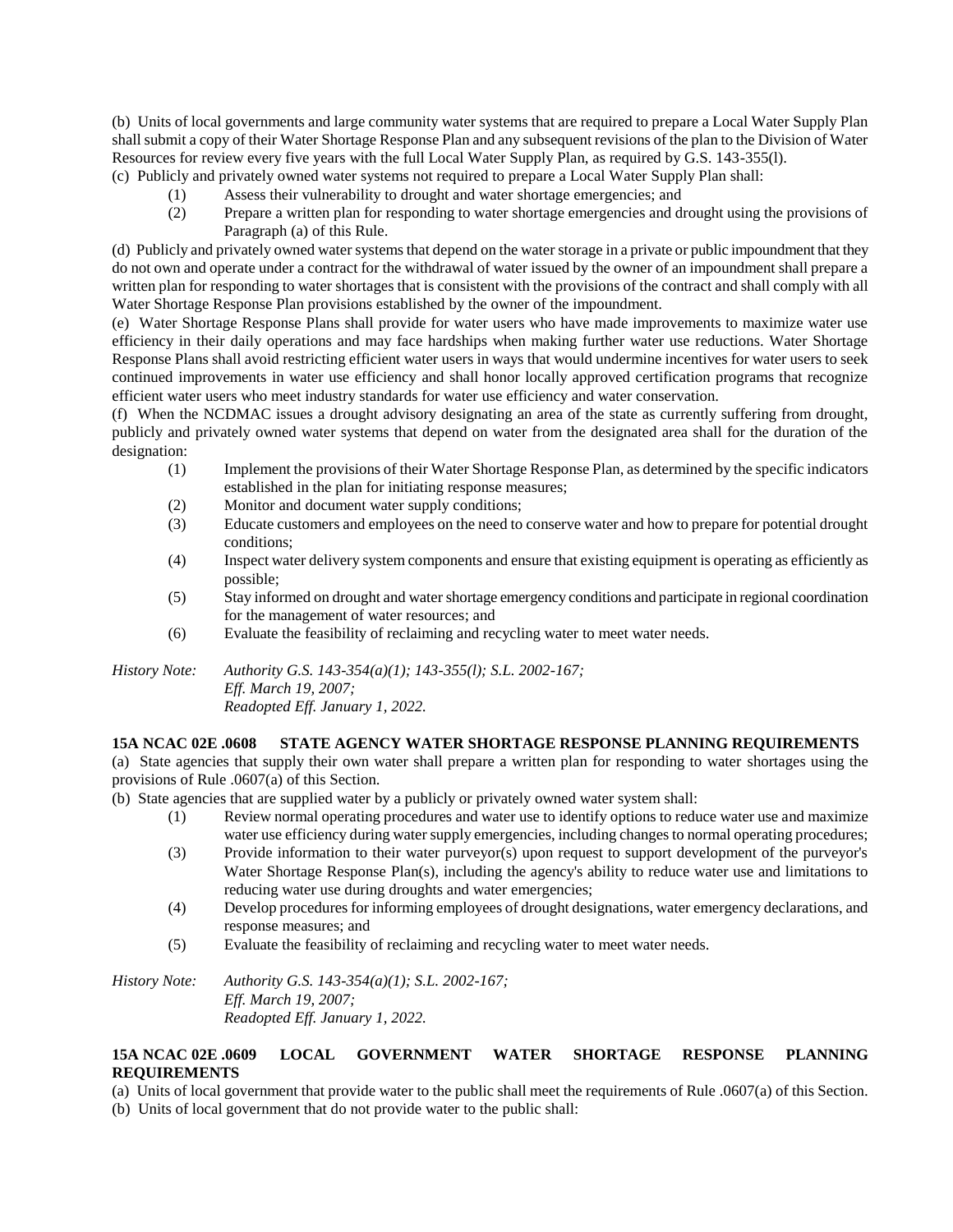- (1) Review normal water use for the types and number of facilities operated to identify options to reduce water use and maximize water use efficiency by local government operations during water shortage emergencies, including possible changes to normal operating procedures;
- (2) Cooperate with local water purveyor(s) on the development and implementation of the purveyor's Water Shortage Response Plan(s);
- (3) Establish a procedure for informing citizens of drought designations, recommended conservation activities, and mandatory response measures to reduce water use during droughts and water shortage emergencies;
- (4) Provide a mechanism whereby residents can apply for and receive a variance from specific water use reduction requirements implemented by local governments;
- (5) Consider hardships that water shortage response policies and ordinances may cause water users who have already made improvements to maximize water use efficiency in their daily operations; and
- (6) Evaluate the feasibility of reclaiming and recycling water to meet water needs.

*History Note: Authority G.S. 143-354(a)(1); S.L. 2002-167; Eff. March 19, 2007; Readopted Eff. January 1, 2022.*

# **15A NCAC 02E .0610 BUSINESS AND INDUSTRIAL WATER SHORTAGE RESPONSE PLANNING REQUIREMENTS**

(a) Self-supplied business and industrial water users subject to the water withdrawal registration requirements of G.S. 143- 215.22H shall prepare a written plan, for responding to water shortages that is consistent with industry water efficiency and drought response guidelines, that incorporate the relevant provisions of Rule .0607(a) of this Section.

(b) Business and industrial water users that depend on the water storage of a privately or publicly owned impoundment or withdraw water under a contract issued by the owner of an impoundment shall have a written plan for responding to water shortages that is consistent with the provisions of the contract and with any Water Shortage Response Plan provisions established by the owner of the impoundment.

(c) Business and industrial water users that are supplied water by a publicly or privately owned water system shall establish a procedure for responding to water shortages that is complementary to their water purveyor's Water Shortage Response Plan.

*History Note: Authority G.S. 143-354(a)(1); S.L. 2002-167; Eff. March 19, 2007; Readopted Eff. January 1, 2022.*

# **15A NCAC 02E .0611 AGRICULTURAL AND HORTICULTURAL WATER SHORTAGE RESPONSE PLANNING REQUIREMENTS**

(a) Agricultural and horticultural water users subject to the water withdrawal registration requirements of G.S. 143-215.22H shall develop a written plan for responding to water shortages to maximize water use efficiency and reduce water usage to the maximum extent possible. Any of the guidance documents on best management practices for the efficient use of water in agricultural and horticultural operations developed by the United States Department of Agriculture's Natural Resources Conservation Service, the North Carolina Department of Agriculture and Consumer Services (NCDA&CS), the NCDA&CS Division of Soil and Water Conservation, North Carolina State University, the North Carolina Cooperative Extension Service, or other industry trade organizations may be used to assist agricultural and horticultural water users identify the most appropriate water use efficiency measures that they may incorporate into the plan for their particular operational needs.

(b) When a region of the State is designated as suffering from Severe Drought, Extreme Drought, or Exceptional Drought by a NCDMAC drought advisory, agricultural and horticultural water users shall reexamine and maintain water delivery systems to minimize water loss and maximize water use efficiency.

(c) Agricultural and horticultural water users that depend on the water storage of a privately or publicly owned impoundment or withdraw water under a contract issued by the owner of an impoundment shall have a written plan for responding to water shortages that is consistent with the provisions of the contract and with any Water Shortage Response Plan provisions established by the owner of the impoundment.

| History Note: | Authority S.L. 2002-167;        |
|---------------|---------------------------------|
|               | <i>Eff. March 19, 2007:</i>     |
|               | Readopted Eff. January 1, 2022. |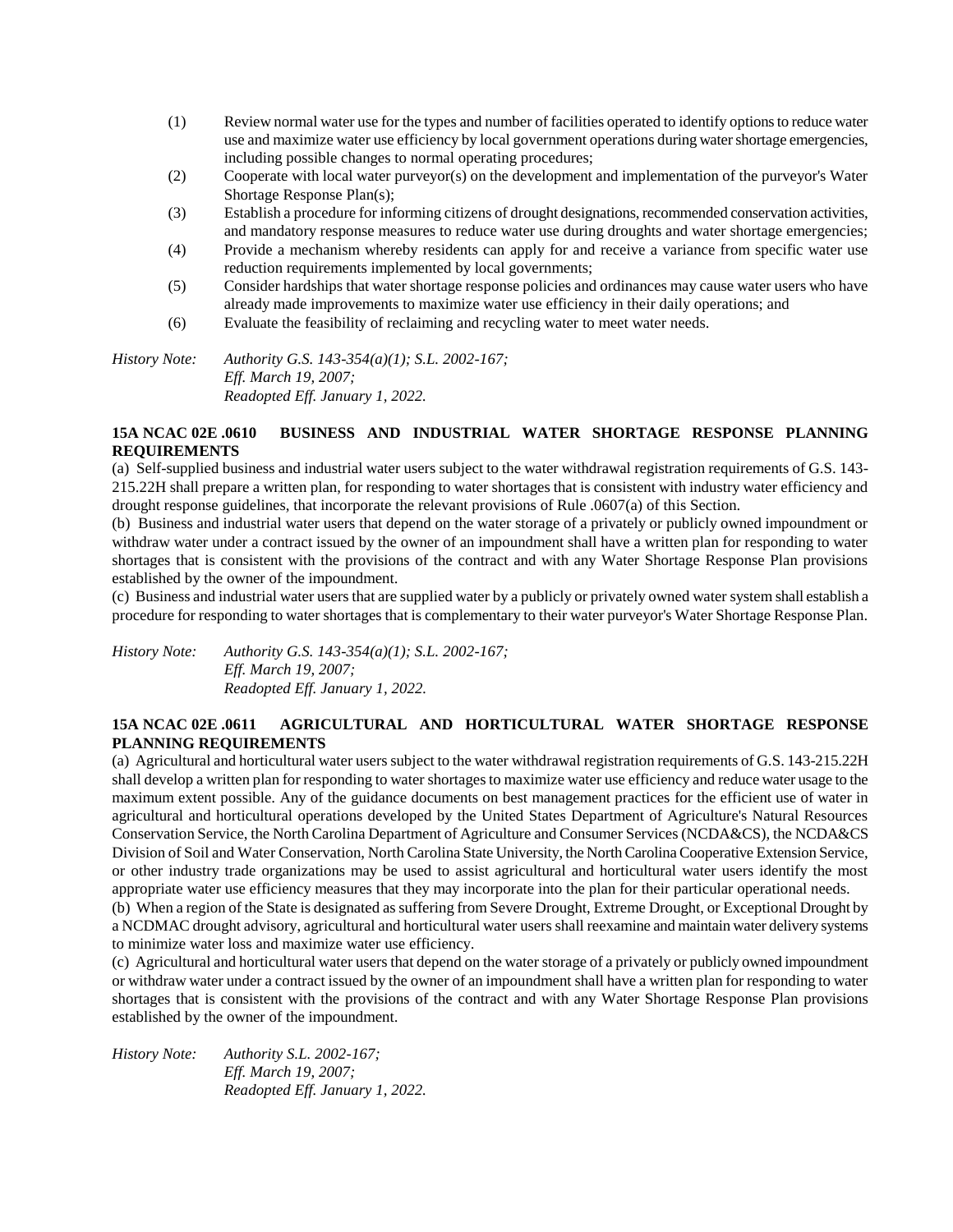## **15A NCAC 02E .0612 DEFAULT WATER SHORTAGE RESPONSE PLANNING MEASURES**

Publicly or privately owned water systems that are required to prepare a Local Water Supply Plan under G.S. 143-355(l) that do not have a written Water Shortage Response Plan, as outlined in Rule .0607 of this Section, shall implement the default water use reduction measures of Rules .0613 and .0614 of this Section when their water system or water source is located in an area designated as suffering from Extreme or Exceptional Drought by the Council.

*History Note: Authority S.L. 2002-167; Eff. March 19, 2007; Readopted Eff. January 1, 2022.*

# **15A NCAC 02E .0613 DEFAULT WATER USE REDUCTION MEASURES DURING NCDMAC EXTREME DROUGHT DESIGNATIONS**

When the NCDMAC designates a region of the state as suffering from Extreme Drought, the following water use reduction standards shall apply to water users in the designated area, as indicated in Rule .0612 of this Section:

- (1) Water users shall reduce water use by at least 10% below the amount used in the month prior to a NCDMAC Extreme Drought designation in the affected area.
- (2) All water users shall minimize non-essential use of water.
- (3) Outdoor irrigation is prohibited, except for:
	- (a) Watering lawns less than one inch of water per week, between the hours of 8:00 PM and 8:00 AM;
	- (b) Maintaining newly installed landscapes, lawns, and erosion control projects that were initiated prior to the issuance of an Extreme Drought advisory, not to exceed the minimum rate necessary on the day of installation and for 60 days following installation, by means designed and operated to maximize water use efficiency and to prevent run-off and excessive watering;
	- (c) Using spray irrigation by wastewater effluent treatment systems from the NCDMAC Extreme Drought designated area(s) according to permit conditions under the provisions of North Carolina Administrative Code 15A NCAC 02U .0100 and any successive rules and amendments;
	- (d) Maintaining athletic fields with less than one inch of water per week between the hours of 8:00 PM and 8:00 AM;
	- (e) Maintaining personal food gardens;
	- (f) Maintaining existing landscape plantings at the minimum rate necessary, between the hours of 8:00 PM and 8:00 AM, using a hand held container or hose with an automatic shutoff or using drip irrigation;
	- (g) Watering golf course tees, fairways, and greens by means of an automated irrigation system between the hours of 8:00 PM and 8:00 AM with less than one inch of water per week;
	- (h) Syringing golf course tees and greens exhibiting visible signs of stress between the hours of 12:00 PM and 4:00 PM, at the minimum rate necessary; and
	- (i) Maintaining plant inventories, by means designed and operated to maximize water use efficiency, at retail garden centers, garden centers within mass merchant stores, or other businesses with live plants as their stock in trade.
- (4) The use of water for washing or cleaning of mobile equipment including automobiles, trucks, boats, and fleet vehicles is prohibited, except for:
	- (a) Operating commercial car washes that utilize the industry's best management practices for the efficient use of water and those that recycle, reclaim, or reuse a portion of their wash water in their daily operations and have reduced total water consumption by 10% below the amount used in the month prior to a NCDMAC Extreme Drought designation in the affected area;
	- (b) Washing with a hand-held hose with an automatic shutoff device using less than five gallons per vehicle;
	- (c) Cleaning new and used vehicles using less than five gallons per vehicle to prepare for display in a dealer's show room, upon receipt from the manufacturer or prior owner, and following a sale prior to delivery to the purchaser; and
	- (d) Cleaning of construction, emergency, transport, or public transportation vehicles if necessary to preserve the functioning and operation of the vehicle.
- (5) The use of water for washing impervious and paved surfaces is prohibited, except for:
	- (a) Prewashing in preparation for painting, recoating, or sealing; and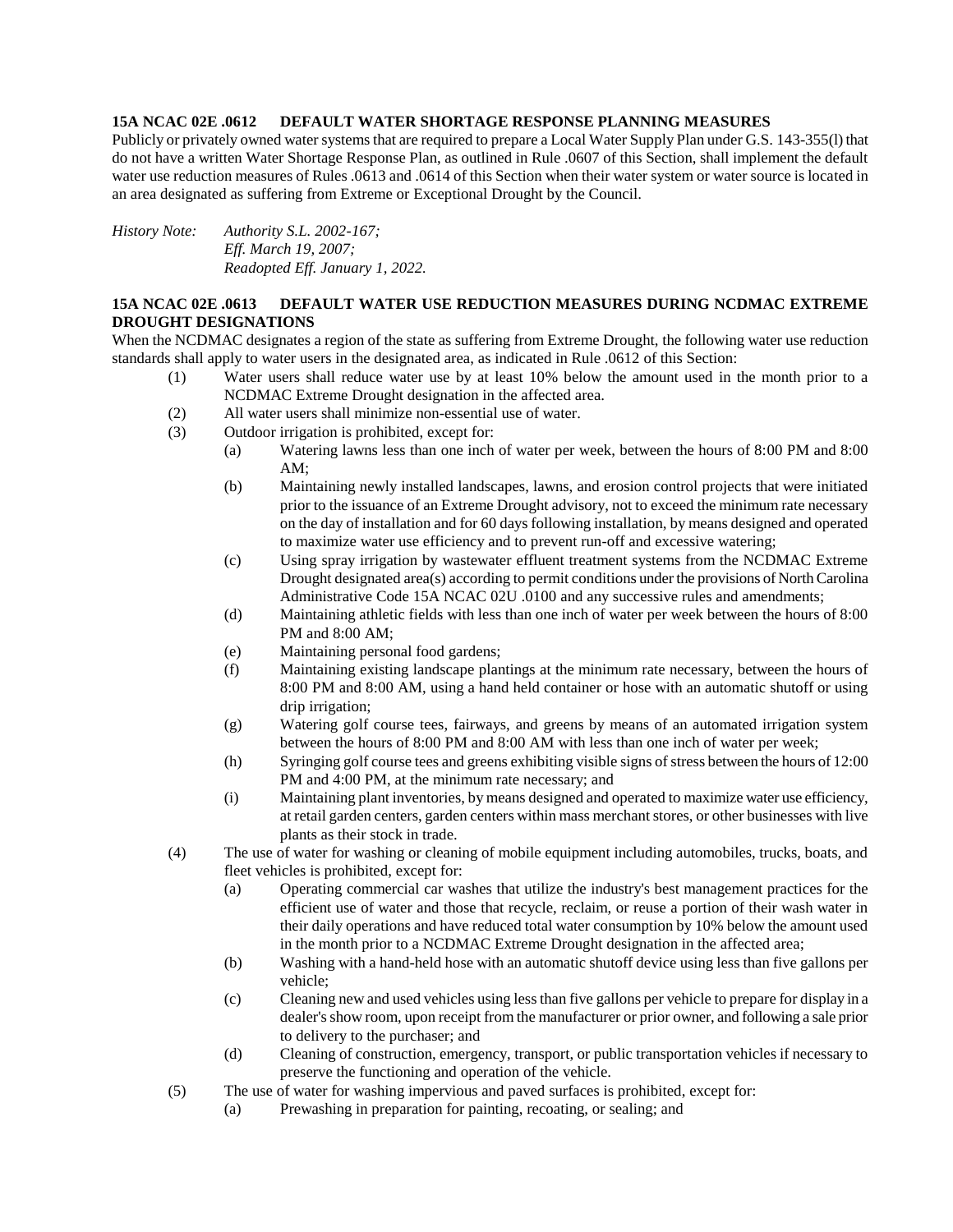- (b) Applying at the minimum rate necessary for sanitation and public health purposes.
- (6) The use of water for ornamental fountains, artificial waterfalls, misting machines, reflecting pools, and ornamental ponds is prohibited, except for the minimum amount of make-up water necessary to maintain aquatic life.
- (7) The use of water for power washing of buildings and other structures is prohibited except when necessary to meet federal, state, and local public health and safety requirements.
- (8) The use of water for flushing sewer lines is prohibited except when necessary to meet public health and safety standards.
- (9) The use of water from fire hydrants is prohibited, except for:
	- (a) Fighting fire and fire protection purposes;
	- (b) Testing or training if it is necessary to protect public safety and has been approved by the applicable water purveyor; and
	- (c) Flushing of potable water lines to protect the public health.
- (10) The filling of family, public, or private swimming pools, including hot tubs, spas, and whirlpool tubs, is prohibited, except:
	- (a) For health and rehabilitative purposes as prescribed by a medical doctor or administered by a medical facility; and
	- (b) For the minimal amount of make-up water necessary to maintain a pool's structural integrity and filtration system.
- (11) The serving of water in eating and drinking establishments shall be done on customer request only.
- (12) Water shall be applied at the minimum rate necessary to maintain effective dust and erosion control during the construction of roads and highways initiated prior to the declaration of an Extreme Drought by the NCMDAC.

*History Note: Authority S.L. 2002-167; Eff. March 19, 2007; Readopted Eff. January 1, 2022.*

# **15A NCAC 02E .0614 DEFAULT WATER USE REDUCTION MEASURES DURING NCDMAC EXCEPTIONAL DROUGHT DESIGNATIONS**

When the NCDMAC designates a region of the state as suffering from Exceptional Drought, the following water use reduction standards shall apply to water users in the designated area, as indicated in Rule .0612 of this Section:

- (1) Water users shall reduce water use by at least 20% below the amount used in the month prior to the most recent NCDMAC Extreme Drought designation in the affected area.
- (2) Non-essential water use shall be minimized by the maximum extent possible.
- (3) Outdoor irrigation is prohibited, except for:
	- (a) Using spray irrigation by wastewater effluent treatment systems in NCDMAC Exceptional Drought designated areas according to permit conditions under the provisions of North Carolina Administrative Code 15A NCAC 02U .0100 and any successive rules and amendments;
	- (b) Watering personal food gardens by hand with a container or hand held hose with an automatic shutoff device or using drip irrigation between the hours of 8:00 PM and 8:00 AM;
	- (c) Maintaining existing landscape plantings at the minimum rate necessary, between the hours of 8:00 PM and 8:00 AM, using a hand held container or hose with an automatic shutoff or using drip irrigation;
	- (d) Watering golf course tees, fairways and greens, athletic fields, and lawns between the hours of 8:00 PM and 8:00 AM with less than one half inch of water per week;
	- (e) Syringing of golf course tees and greens exhibiting visible signs of stress between the hours of 1:00 PM and 4:00 PM, at the minimum rate necessary;
	- (f) Maintaining newly installed landscapes, lawns, and erosion control projects that were initiated prior to the issuance of an Extreme Drought advisory, not to exceed the minimum rate necessary on the day of installation and for 28 days following installation, by means designed and operated to maximize water use efficiency and to prevent run-off and excessive watering; and
	- (g) Maintaining plant inventories, by means designed and operated to maximize water use efficiency, at retail garden centers, garden centers within mass merchant stores, or other businesses with live plants as their stock in trade.